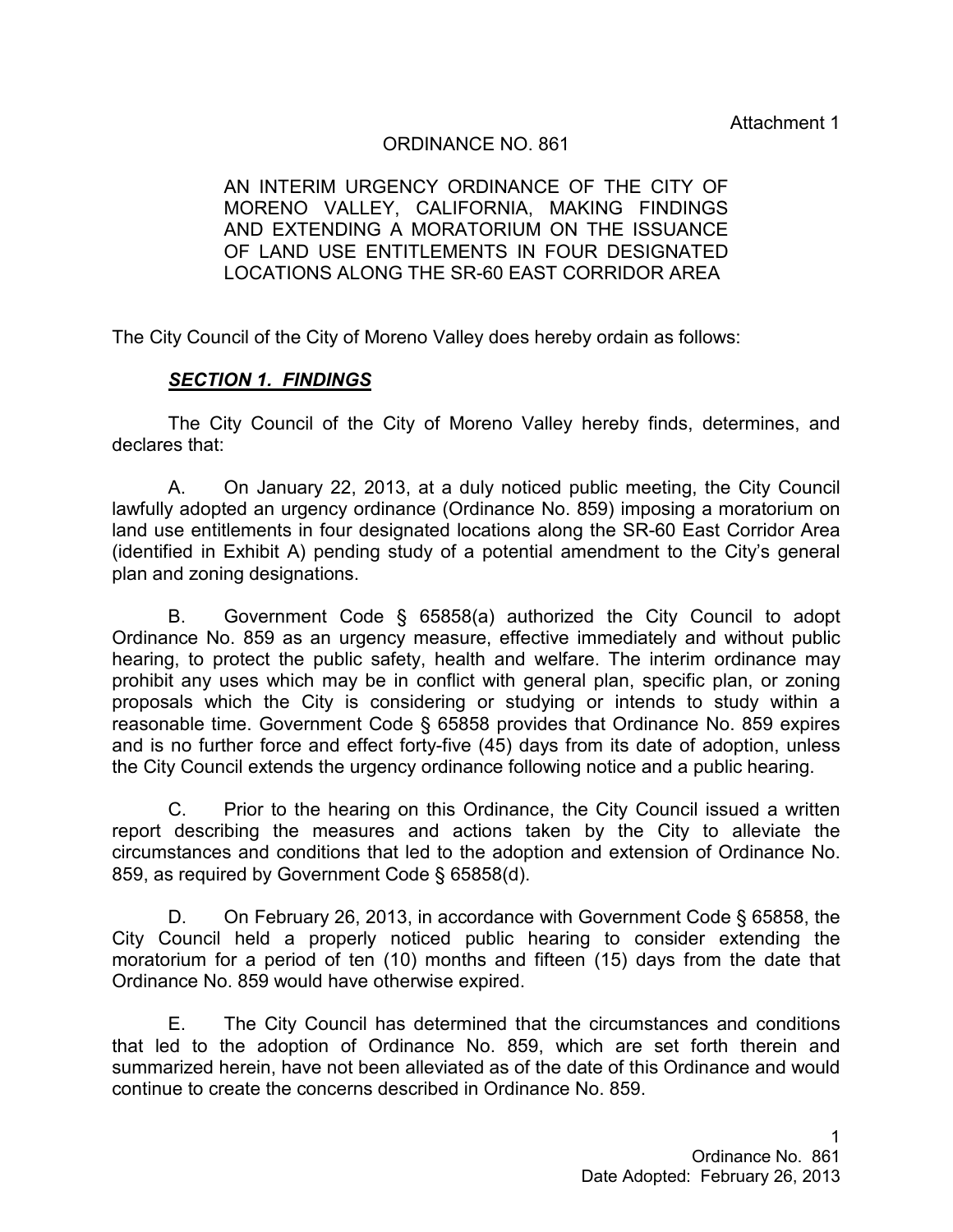F. Within the four designated locations along the SR-60 East Corridor Area identified on Exhibit A, there are a wide variety of planned and existing land uses, including residential, commercial, retail, business park, and industrial uses. The approval of applications to develop currently vacant parcels within these designated areas could result in the development of potentially incompatible uses, and could frustrate the City's intent to pursue a comprehensive planning approach for the designated area.

G. An extension of the moratorium is necessary to protect the public health, safety and welfare of the City and its residents because the untimely development of potentially incompatible uses could diminish the quality of life for current or future residents, and could frustrate the City's efforts to comprehensively plan for the most economically viable use of the area. The City Council has determined that a comprehensive review of the City's General Plan and zoning designations in this area is necessary, and has directed that a study be done to recommend changes to the Zoning Code and/or General Plan policies to facilitate compatible and economically-viable land use and development within the designated areas along the SR-60 East Corridor.

H. In 2000, the City Council adopted an interim urgency ordinance (Ordinance No. 573) and extended the interim ordinance (Ordinance No. 576) under the authority of Government Code § 65858. Ordinances No. 573 as extended by Ordinance No. 576 imposed a moratorium on land use approvals in some locations covered by this interim Ordinance. As required by Government Code § 65858(f), the City Council finds that the moratorium adopted in 2000 was adopted to protect the public health, safety, and welfare from an event separate and distinct from the circumstances that give rise to the current Ordinance. The 2000 moratorium was specifically adopted in response to litigation that caused the City to rescind Specific Plan 217. The current Ordinance is adopted for the reasons identified in Sections A through H of this Ordinance, relating to compatibility of existing and planned land uses in the designated locations.

I. In order to prevent the frustration of the City's study of potential changes to the City's Zoning Code and other adopted policies and the implementation thereof, the public interest, health, safety and welfare require the extension of Ordinance No. 859. The absence of this Ordinance would create a serious threat to the orderly and effective implementation of any zoning amendments, general plan amendments, or specific plan amendments which may be adopted by the City as a result of the studies.

J. The City Council finds that this Ordinance is immediately required to preserve the status quo in the four designated areas during the period of time required to complete the studies and potential revisions to the general plan, specific plans, or zoning ordinance in order to protect public safety, health, and welfare of the City and its residents.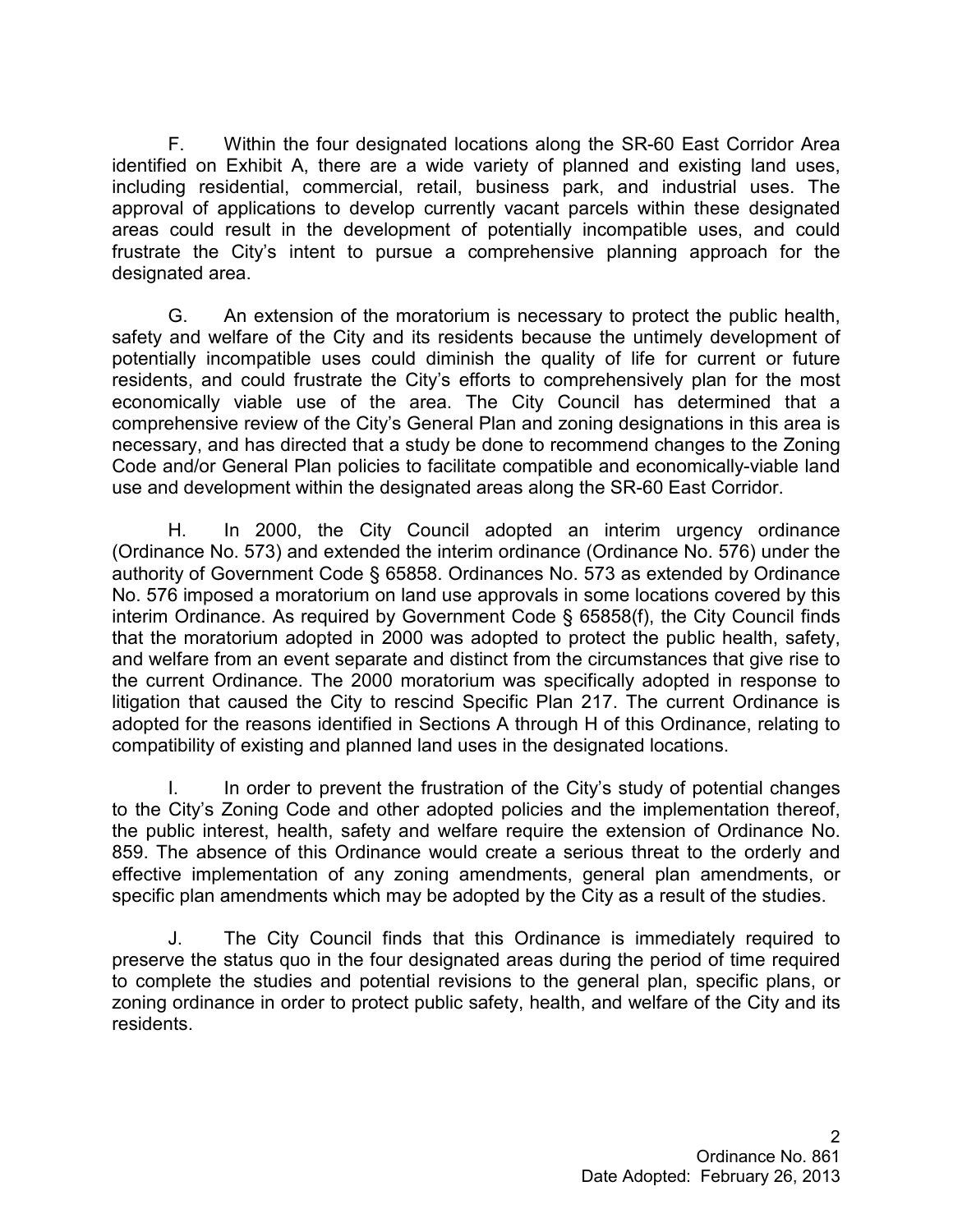K. The City Council further finds, based on the findings stated herein, the anticipated State Route 60 East Corridor Area Study, public comment and evidence presented at the public hearing, that in accordance with Government Code § 65858(c):

> 1. The continued approval of the development of multifamily housing projects would have a specific, adverse, impact on the public health or safety. As used in this paragraph, a "specific, adverse impact" means a significant, quantifiable, direct, and unavoidable impact, based on objective, identified written public health or safety standards, policies, or conditions as they existed on the date the ordinance is adopted by the legislative body. The development of residential uses in close proximity to SR 60 and existing industrial and large-scale commercial uses would result in significant, quantifiable, direct, and unavoidable impacts to the health or safety of future residents. Such development would violate objective, written public health or safety standards set forth in the City's General Plan by exposing future residents to the effects of incompatible land uses, including high levels of noise. Continued approval of multifamily housing projects in the moratorium area would violate the following General Plan policies:

- The General Plan Land Use Map, which was designed to locate residential land uses away from high noise levels;
- § Goal 2.1 ("a pattern of land uses, which organizes future growth, minimizes conflicts between land uses, and which promotes the rational utilization of presently underdeveloped and undeveloped parcels");
- § Policy 2.2.17 ("discourage nonresidential uses on local residential streets that generate traffic, noise or other characteristics that would adversely affect nearby residents");
- § Policy 2.4.3 ("the commercial area located on the north side of State Route 60 at the intersection of Moreno Beach Drive shall provide for the establishment of commercial land uses that serve the daily needs of the surrounding residential neighborhood and the traveling public. It is not intended to serve the needs of the region for goods, services, entertainment or shall identify the particular uses and type of development permitted on each parcel, which could include office uses and compatible noncommercial uses.");
- Policy 2.5.2 ("locate manufacturing and industrial uses to avoid adverse impacts on surrounding land uses");
- § Objective 6.3 ("provide noise compatible land use relationships by establishing noise standards utilized for design and siting purposes"); and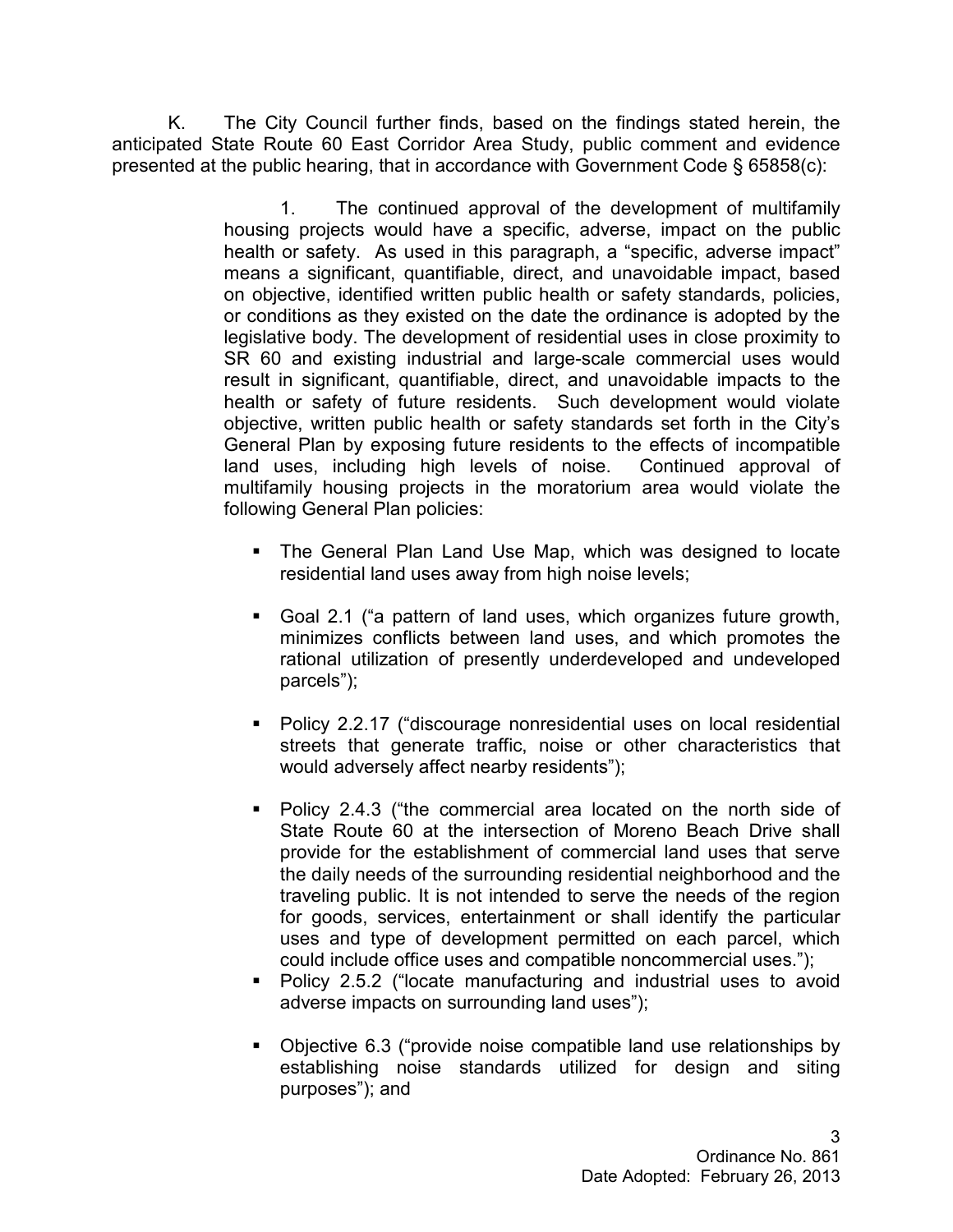§ Objective 6.5 ("minimize noise impacts from significant noise generators such as, but not limited to, motor vehicles, trains, aircraft, commercial, industrial, construction, and other activities").

 2. The interim ordinance is necessary to mitigate or avoid the specific, adverse impact identified pursuant to paragraph (1), above. The continued development of residential uses could result in a long-term conflict between new residential and existing industrial/commercial land uses. By temporarily halting new development, the City can effectively evaluate and implement changes to its General Plan or Zoning Code to avoid such conflicts.

 3. There is no feasible alternative to satisfactorily mitigate or avoid the specific, adverse impact identified in paragraph (1) as well or better, with a less burdensome or restrictive effect, than the adoption of the proposed interim ordinance.

L. The City Council finds, determines, and declares that there is a current and immediate threat to the public health, safety or welfare of the City and its citizens and that the approval of entitlements for new development in the designated areas would result in that threat to public health, safety or welfare, thereby necessitating the extension of Ordinance No. 859. The facts constituting such an urgency are set forth in Sections A-K, inclusive, of this Ordinance and Ordinance No. 859.

M. The City Council further finds that this is a matter of City-wide importance and is not directed towards nor targeting any particular parcel of property or proposed use.

# *SECTION 2. URGENCY MEASURE*

Pursuant to Government Code § 65858, it is hereby declared that this Ordinance is necessary as an emergency, urgency measure for preserving the public health, safety and welfare. Until the City's Zoning Code can be thoroughly examined and changed, as determined necessary by the City Council, to eliminate the potential adverse impacts or conflicts that such uses may cause within the designated areas, no land use permit shall be granted. This includes the approval of subdivisions, zone changes, use permits, variances, building permits, or any other applicable entitlement for land use that would result in new development in the designated areas. This moratorium does not preclude the issuance of building permits that would establish uses that received any land use approval from the Planning Commission prior to the adoption of Ordinance No. 859, nor shall it prohibit the issuance of building permits for modifications to existing structures in the designated areas. The City Council specifically recognizes that there will be a moratorium on all land use entitlements for new development at the four locations identified on Exhibit A.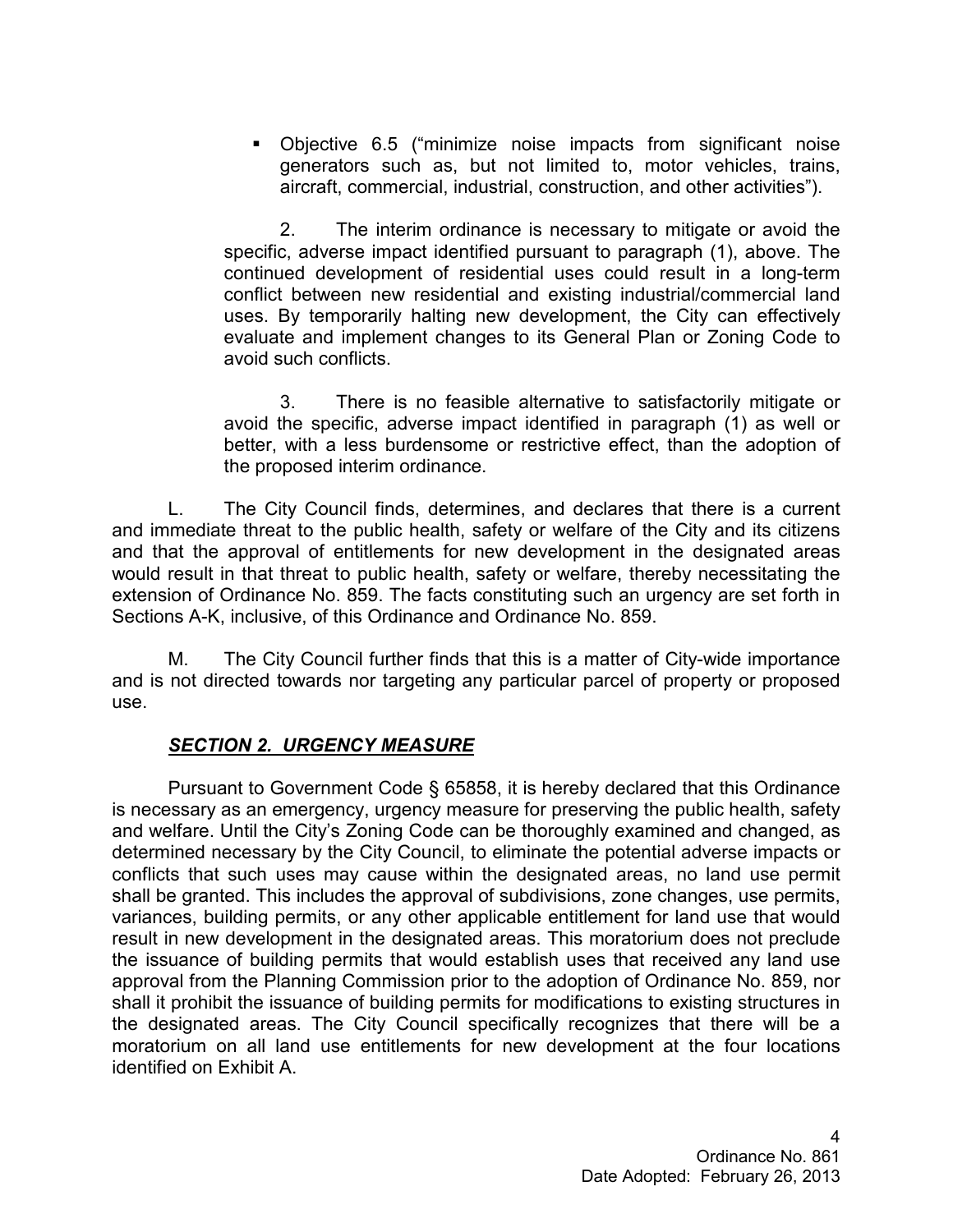### *SECTION 3. EXPIRATION*

This Ordinance shall extend the effective period of Ordinance No. 859 for a period of ten (10) months and fifteen (15) days from the date that Ordinance No. 859 would have otherwise expired, unless further extended by the City Council pursuant to the procedures set forth in Government Code § 65858.

### *SECTION 4. SEVERABILITY*

If any section, subsection, sentence, clause, phrase or word of this Ordinance is for any reason held to be invalid by a court of competent jurisdiction, such decision shall not affect the validity of the remaining portions of this Ordinance. The City Council hereby declares that it would have passed and adopted this Ordinance, and each and all provisions hereof, irrespective of the fact that one or more provisions may be declared invalid.

### *SECTION 5. PUBLICATION*

The City Clerk shall certify to the passage of this Ordinance and cause the same to be published in the manner prescribed by law.

# *SECTION 6. EFFECTIVE DATE*

This Ordinance shall be introduced, passed and adopted at one and the same meeting and shall become effective immediately and shall extend the effective period of Ordinance No. 859 for a period of ten (10) months and fifteen (15) days from the date that Ordinance No. 859 would have otherwise expired. The reasons for this urgency are set forth in Paragraphs A-K, inclusive, and Section 1, of this Ordinance.

Passed, approved and adopted this 26th day of February, 2013.

Mayor

 $\overline{\phantom{a}}$  , and the set of the set of the set of the set of the set of the set of the set of the set of the set of the set of the set of the set of the set of the set of the set of the set of the set of the set of the s

ATTEST:

 $\overline{\phantom{a}}$  , we can assume that the contract of  $\overline{\phantom{a}}$ City Clerk

APPROVED AS TO FORM:

City Attorney

 $\_$